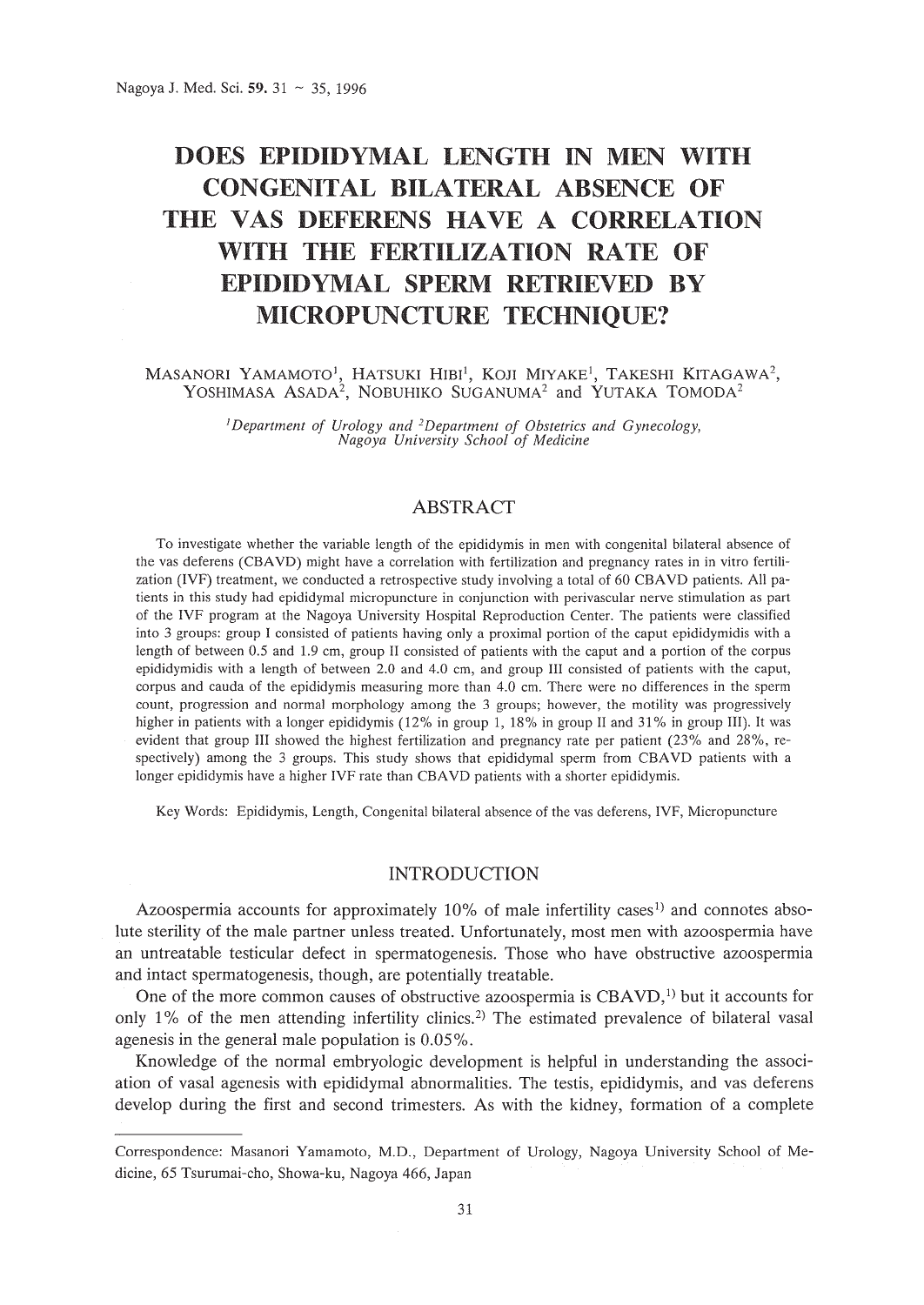male genital tract requires the simultaneous development and joining of two separate systems.

First, the mesonephric duct joins the mesonephros early in fetal life to form a functional kidney. At approximately 8 weeks the gonadal epithelium forms both the testis cords in the cortex and rete testis in the medulla of the primitive gonad. As the mesonephros atrophies, the mesonephric tubules join the cords of the rete testis to form the efferent ductules. The efferent ductules perforate the tunica albuginea, elongate, and form the lobules of the cranial portion of the epididymis. These ductules drain into the mesonephric duct, which undergoes regional specialization to form the main genital duct. The most cranial portion becomes convoluted and is called the duct of the epididymis. The caudal portion of the mesonephric duct becomes the vas deferens. The terminal portion forms the vasal ampulla and ejaculatory duct. Thus, the epididymis and vas deferens share their mesonephric duct origin with the seminal vesicles, ureter and kidney.

Men with bilateral vasal agenesis have different degrees of epididymal development and therefore have variable epididymal length. In the majority of cases, the epididymis is formed either by the proximal portion of the caput alone or with a small proximal portion of the corpus, perhaps reflecting early developmental arrest of the mesonephric duct. Few patients show development of the caput, corpus and cauda of the epididymis.

Recently, microsurgical epididymal retrieval in conjunction with IVF has provided a new option for successful treatment of infertility in men with CBAVD.<sup>3-6)</sup> However, success of this advanced technique does not predict fertilization and subsequent pregnancy rates. Of the many studies which have been conducted to find a parameter which could predict sperm fertilizing capability, $7^{-10}$ ) no report has been conclusive. Schlegel et al. suggested that the presence of a longer epididymal tubule proximal to the obstruction correlated with better sperm quality because maturation of sperm in the proximal epididymis, away from the adverse effects of dead and dying sperm in the distal epididymis, was improved.<sup> $11)$ </sup> Therefore, our research interest shifted to focus on the observation that men with CBAVD have different degrees of epididymal development and have different fertilization and pregnancy rates, which depend on the length of their epididymis. The aim of the present study was to investigate whether the variable length of the epididymis in men with CBAVD might have a correlation with fertilization and pregnancy rates in IVF treatment.

### MATERIALS AND METHODS

A total of 60 CBAVD patients participated in this study. All patients in this study had epididymal micropuncture in conjunction with perivascular nerve stimulation as part of the IVF program at the Nagoya University Hospital Reproduction Center. The details of the surgical technique for epididymal sperm retrieval, the protocols used for ovarian hyperstimulation and the methods used for IVF have been reported in previous articles.12.13.14) One couple underwent standard IVF, 27 couples underwent partial zona dissection (PZD) or subzonal insemination (SUZI) and 32 couples underwent intracytoplasmic sperm injection (ICSI).

For each patient the form and length of the epididymis were recorded by direct view at the time of sperm retrieval. The patients were classified into 3 groups: group I (28 patients) consisted of patients having only a proximal portion of the caput epididymidis with a length of 0.5 to 1.9 cm, group II (14 patients) consisted of patients with the caput and a portion of the corpus epididymidis with a length of 2.0 to 4.0 cm, and group III (18 patients) consisted of patients with the caput, corpus and cauda of the epididymis with a length of more than 4.0 cm. These classifications were based on Schlegel's report.<sup>11)</sup>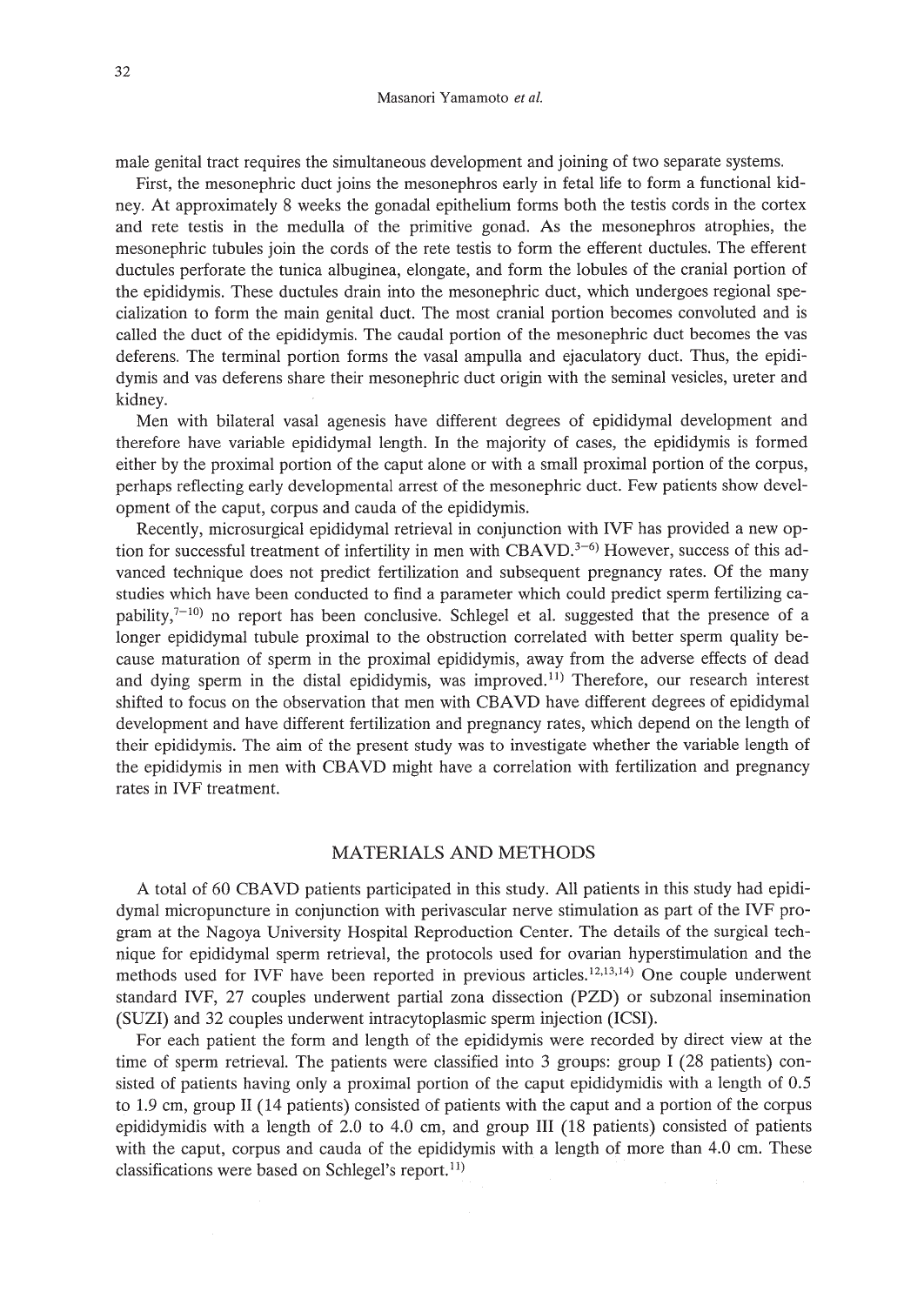Regardless of the epididymal length, all the sperm aspiration was done at the most proximal part of the epididymis i.e. in the caput or efferent ductuli, because it has been demonstrated that in this area the sperm quality is higher.<sup>12)</sup>

All values were expressed as means  $\pm$  SD. The analysis of variance followed by Tukey's test was used to compare the sperm parameters among groups. The chi square test was used for statistical analysis of fertilization and pregnancy rates among the 3 groups.

#### RESULTS

The total number of patients varied per group: 28 in group I, 14 in group II and 18 in group III. Table 1 shows details of the average sperm parameters (count, percentage of initial sperm motility, progression scale of motility defined by WHO criteria<sup>15)</sup> and percentage of sperm with normal forms using strict criteria evaluation<sup>16)</sup>) for each group. There were no differences in sperm count, progression and normal morphology among the 3 groups; however, sperm motility was progressively higher in patients with a longer epididymis (12% in group 1, 18% in group II and 31 % in group III). The difference in sperm motility between patients in group I and in group III was statistically significant ( $p < 0.05$ ).

The overall IVF outcomes for each group are shown in Table 2. In the analysis of the IVF results, only clinical pregnancies (defined by visualization of fetal heart beat on ultrasound echo) were included. The fertilization rate was defined as the number of embryos obtained per total oocytes. It is evident that patients with the longest epididymis (group  $III/ > 4.0$  cm) had the highest fertilization and pregnancy rate per patient (23% and 28% respectively). The fertilization rate was significantly lower in group I as opposed to group III  $(8.3\%$  versus 23%, p < 0.02). There was no statistical difference in the fertilization rate between groups I and II and groups II

| Group        | Sperm Count<br>(million/mL) | Motility<br>$($ %) | Progression Scale<br>(0 to 4) | Normal Forms<br>(%) |
|--------------|-----------------------------|--------------------|-------------------------------|---------------------|
| I $(n=28)$   | $52 \pm 48$                 | $12 \pm 6.2$       | $1.2 \pm 0.3$                 | $22 \pm 6.5$        |
| II $(n=14)$  | $62 \pm 51$                 | $18 \pm 8.2$       | $1.1 \pm 0.8$                 | $26 \pm 8.2$        |
| III $(n=18)$ | $49 \pm 62$                 | $31 \pm 7.8^*$     | $1.3 \pm 0.6$                 | $24 \pm 8.5$        |

Table 1 Sperm Parameters in Epididymal Fluid

\*p <0.05 compared with group 1.

Table 2 Overall IVF outcome\*

| Group        | Epididymal Length<br>(cm) | No. of<br>Oocytes | No. of Embryos $FR$ <sup>#</sup><br>$(FR \%)$ | Pregnancy             |
|--------------|---------------------------|-------------------|-----------------------------------------------|-----------------------|
| I $(n=28)$   | $0.5 \text{ to } 1.9$     | 84                | 7 (8.3)                                       | 1(3.6)                |
| II $(n=14)$  | $2.0 \text{ to } 4.0$     | 42                | 7(17)                                         | 1(7.1)                |
| III $(n=18)$ | > 4.0                     | 53                | $12(23)$ <sup>##</sup>                        | $5(28)$ <sup>##</sup> |

\*Values in parentheses are percentages.

# Fr: fertilization rate = number of embryos obtained per total oocytes.

 $#$  p < 0.02) compared with group I.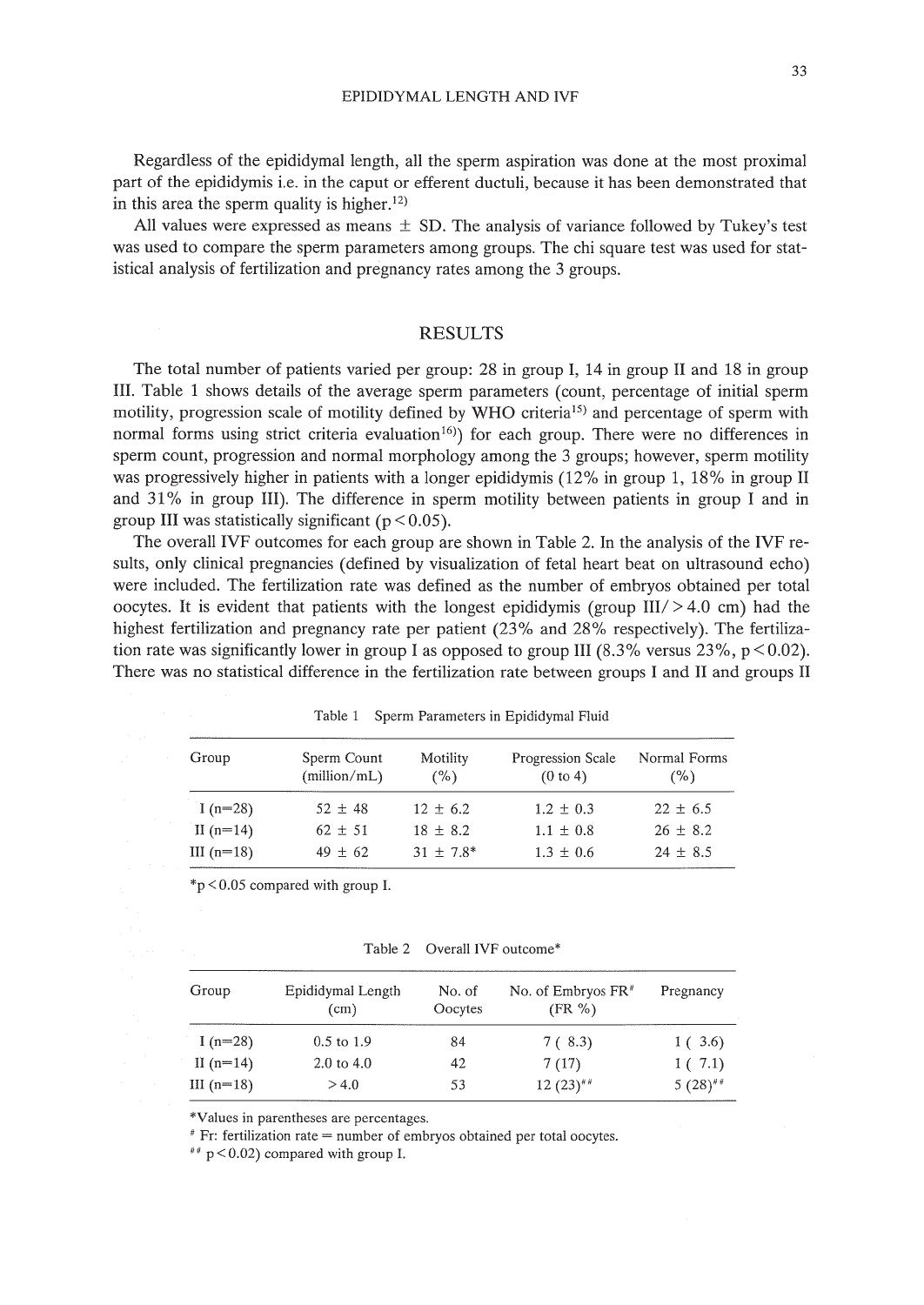and III ( $p=0.16$  and  $p=0.47$ , respectively). Similar statistical results were obtained in the pregnancy rate. This rate was significantly lower in group I as opposed to group III (3.6% versus 28%,  $p < 0.02$ ). There was no statistical difference in the pregnancy rate between groups I and II and groups II and III ( $p=0.61$  and  $p=0.14$ , respectively).

## DISCUSSION

Our present results reveal that patients with CBAVD have different epididymal lengths and those with the longest epididymis (more than 4.0 cm) can achieve a better fertilization and pregnancy rate after epididymal sperm retrieval and subsequent IVE The importance of the epididymis in enhancing sperm function is supported further by the higher fertilization and pregnancy rates achieved using sperm from men with a longer epididymis.

The reason why there is such a variability in the length of the epididymis is explained in a recent article by Yeung et al.<sup>17)</sup> They describe the presence within the caput epididymidis of at least 7 types of efferent tubules connected to each other by junctions and lined by a different epithelium. Such heterogeneity of tubules and epithelia may reflect a functional role of the different anatomical regions of the epididymis. 17)

Recent evidence has indicated that more than half of all men who have CBAVD can be identified as having at least one mutation in the cystic fibrosis transmembrane conductance regulator (CFrR) gene. 18) Homozygous defects in the CFrR gene are associated with the development of cystic fibrosis; however, we did not test couples CBAVD for the presence of CFrR gene mutations due to an inability to perform this experimental technique. Preimplantation genetic testing permits diagnosis of carrier embryos or homozygous embryos before embryo transfer for the most common mutation associated with cystic fibrosis, the delta-F508 mutation. 19) Hence CFrR screening is recommended for CBAVD patients to inform them of any risk of genetic abnormalities. However, in Japan, the occurrence rate of cystic fibrosis is very low compared to other races, and no cystic fibrosis was found in patients with CBAVD, or their families, in the present study. This fact indicates that cystic fibrosis may not be a critical problem in the treatment of patients with CBAVD in Japan.

Possible explanations for the better fertilization and pregnancy rates in patients with a long epididymis are as follows: [1] in a longer epididymis there is less obstructive (or less build-up back pressure) damage, and hence better epididymal functionality might be expected; [2] although the aspiration site was the same for every case, in a short epididymis the environment where sperm is collected is more heavily contaminated with macrophages, debris, and dead sperm;<sup>8)</sup> [3] a longer epididymis (caput + corpus + cauda) has a different embryological origin, so, there might be a difference in the biochemical constitution of the epididymal fluid that could ultimately enhance the fertilizing ability of its sperm;<sup>17)</sup> and [4] a longer epididymis can simply accommodate the arrival of more freshly produced sperm whereas the system in a short segment is completely congested and occupied by old and degenerating sperm.

In conclusion, the present study demonstrates that epididymal sperm from CBAVD patients with a longer epididymis have a better IVF rate. Therefore, the epididymal length in men with CBAVD should be routinely assessed by careful physical examination or ultrasound before epididymal sperm retrieval by micropuncture technique and IVF is performed. The information on epididymal length can be used to predict the possibility of fertilization and pregnancy when using the aforementioned advanced assisted reproductive technology.